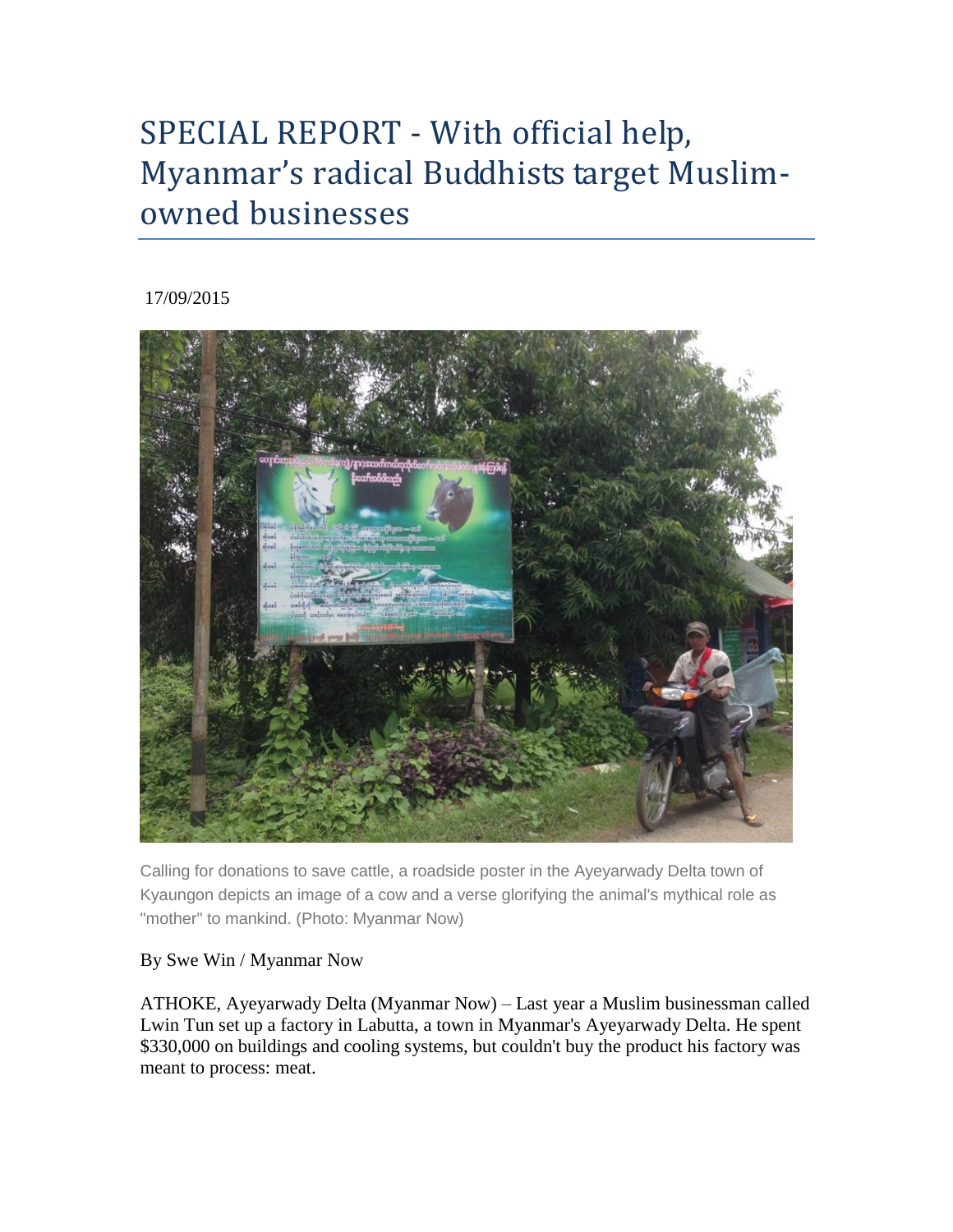That's because Labutta's seven cattle slaughterhouses, also Muslim-owned, had suddenly gone out of business. In January 2014 they had tried to renew their licenses, but local authorities had already sold them to an association led by members of the radical Buddhist group Ma Ba Tha.

The Muslim slaughterhouses went bust - and so, after just three months, did Lwin Tun's meat-processing factory.

Myanmar's Muslim minority make up about 5 percent of the country's predominantly Buddhist population and Muslims living in the delta rely heavily on the slaughterhouse business and the beef trade.

Religious tensions simmered in Myanmar for almost half a century of military rule, boiling over in 2012, just a year after a semi-civilian government took power.

Now Muslim businesses have become the target of anti-Islamic sentiment propagated by radical Buddhists who have found a powerful voice in Myanmar's more open political landscape.

Since late 2013, a campaign supported by Ma Ba Tha has forced dozens of Muslimowned slaughterhouses and beef-processing facilities across the Ayeyarwady Region to shut down, with thousands of cows seized from their Muslim owners, a Myanmar Now investigation has found.

Other Muslims whose businesses have survived have watched their incomes plummet.

Government documents obtained by Myanmar Now and interviews with officials show that Ayeyarwady Region's top officials supported the campaign against Muslim slaughterhouses.

Radical Buddhist activists also received government permission to transport hundreds of seized cows to Rakhine State in western Myanmar, the scene of violence between Rakhine Buddhists and mostly stateless Rohingya Muslims.

There, they donated the animals to Buddhists who have resettled from eastern Bangladesh.

Lwin Tun, 49, also has interests in construction, real estate and hotels in the delta and in the commercial capital Yangon. But thanks to Ma Ba Tha, he said, his business prospects in Labutta look bleak.

"Campaign activities calling for a boycott of Muslim-owned businesses have been going on in the town," he said. "Pamphlets are being handed out. Police know about it, but they don't take action."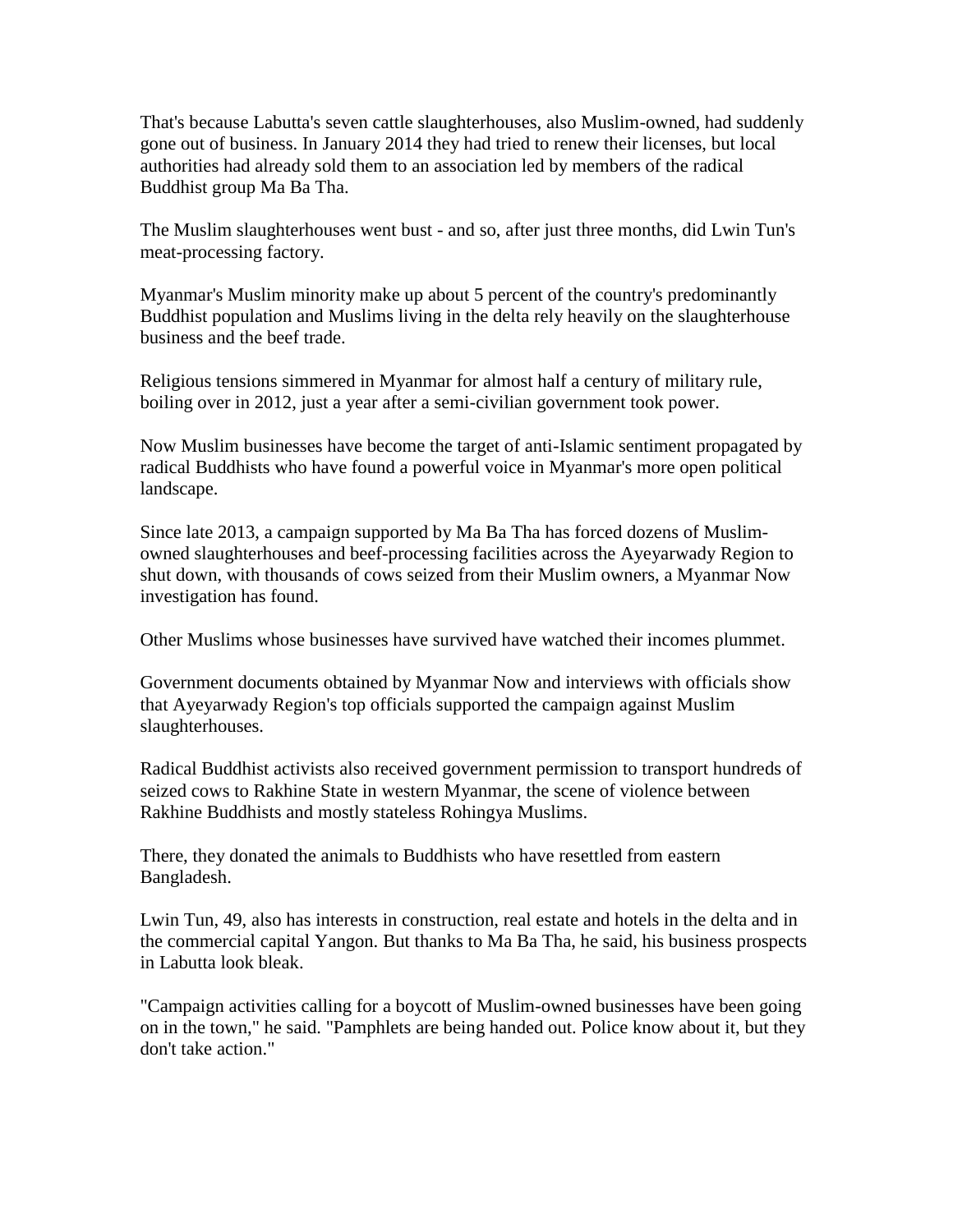#### RELIGIOUS FREEDOM

The campaign against the slaughterhouses and beef trade threatens both livelihoods and religious freedoms, Muslims told Myanmar Now. The shortage of cattle and tightening of government restrictions prevented Muslim communities in the delta from celebrating last year's Eid al-Adha festival, where cows are slaughtered in accordance with Islamic tradition.

"This activity constitutes a direct violation of our fundamental religious rights," said Al Haji Aye Lwin, chief convener of Yangon's Islamic Centre. "I estimate (Muslim) businesses in general are losing about 30 percent of their profits."

Kyaw Sein Win, a spokesman for Ma Ba Tha at its Yangon headquarters, said saving lives was central to Buddhist philosophy.

"We are not deliberately targeting (Muslim) businesses. They would kill animals as they believe this is how they gain merit. That's the main difference between us and them," he told Myanmar Now in a phone interview.

Myanmar has seen a rise in sectarian tension and anti-Muslim rhetoric led by nationalist Buddhist movements since 2011, when the military handed power to a nominally civilian government made up of former generals. The country's faltering democratic transition will take its next step with elections on November 8, the first in decades to be contested by all main opposition parties.

Ma Ba Tha, or the Patriotic Association of Myanmar, an association born out of the Buddhist extremist movement known as 969, has gained prominence in Myanmar's nascent democracy. It was founded in June 2013, following outbreaks of violence between Buddhists and Muslims in 2012.

The group says Myanmar and Buddhism are under threat from Islam and has managed to get four so-called "Race and Religion" bills - seemingly designed to discriminate against Muslims - supported by parliament. On September 14, the group began a series of celebrations in Yangon and a number of towns to mark the success of their campaign.

At the closing of its second convention in June, which the group said was attended by 6,800 monks and laymen, Ma Ba Tha released a [statement](https://www.facebook.com/centralpatrioticassociation/photos/pb.1516091281944625.-2207520000.1441340557./1666118936941858/?type=3&permPage=1) saying it would call on the government to ban Muslims from slaughtering animals during religious events.

Critics of Ma Ba Tha say their activities are not representative of all Buddhist clergy in Myanmar, which is [250,000 stronga](http://www.mora.gov.mm/mora_department1.aspx)ccording to government data. Within the monks' order, known as the Sangha, concern has been raised that Ma Ba Tha's policies do not reflect the essence of Buddhism.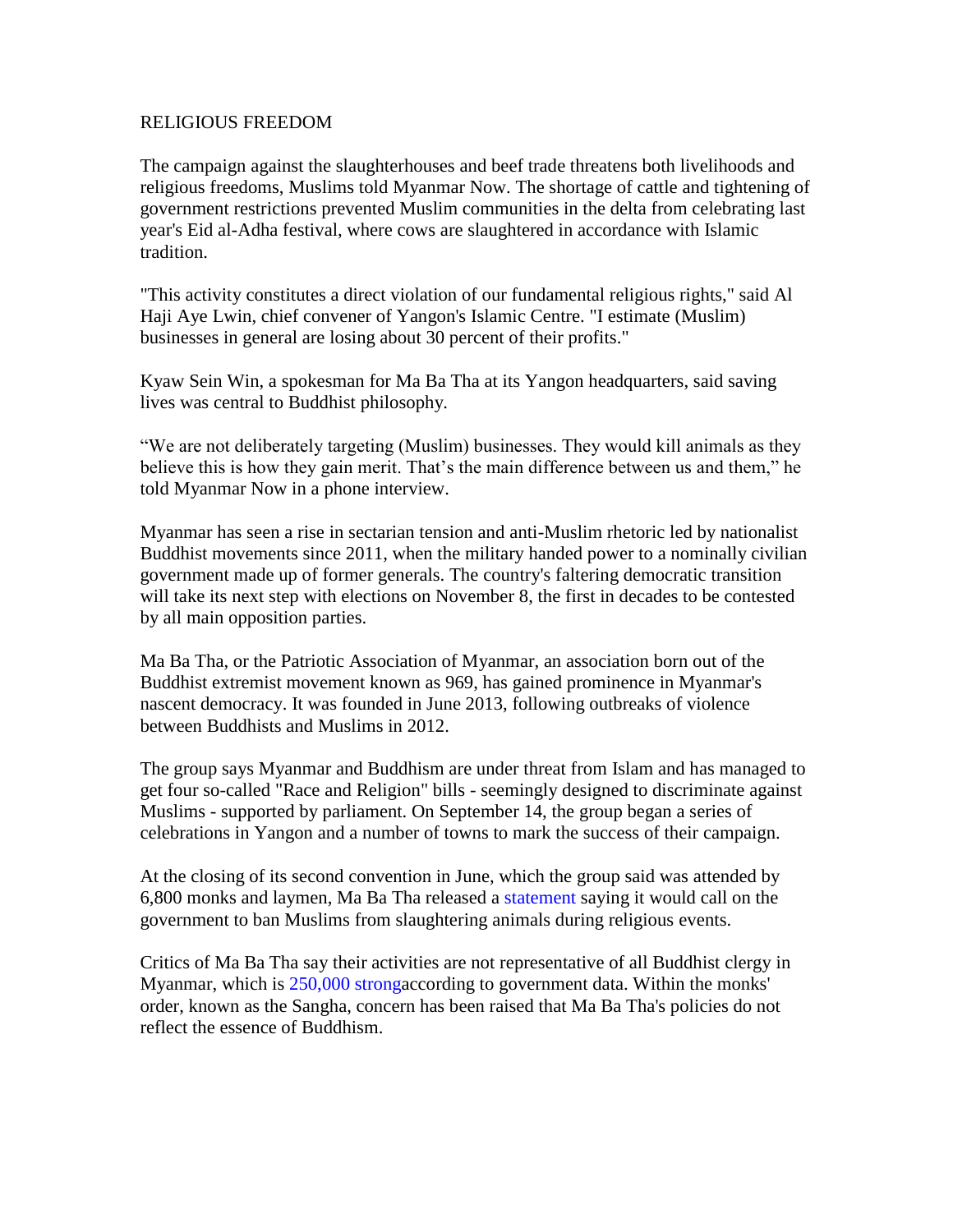### "PRACTISING TO CUT OUR THROATS"

Supporters of opposition leader Aung San Suu Kyi say the nationalist campaign is being used by the military-linked elite to attack her and her National League for Democracy party during a crucial election year. Monks associated with Ma Ba Tha have publicly accused the NLD of failing to protect Buddhism.

While [calls](http://www.mmtimes.com/index.php/national-news/10588-nationalists-call-for-ooredoo-boycott.html) for a [boycott](http://www.reuters.com/article/2015/06/15/us-myanmar-politics-religion-idUSKBN0OV2Q220150615) of Muslim-owned businesses have been less effective in big cities, the anti-slaughtering campaign, drawing on a traditional Buddhist abhorrence of killing cows, has resonated with Buddhists in the Ayeyarwady Delta.

Here, among an expanse of paddies and waterways where most of Myanmar's rice is grown, tens of thousands of Muslims, mostly town-based traders, live among some six million rice farmers - most of them Buddhists.

Myanmar farmers traditionally keep cows and bullocks as draft animals and only sell them to slaughterhouses to raise quick cash to pay for a wedding or medical treatment. The Ma Ba Tha-backed campaign has not called on farmers to stop selling their cattle, but instead has taken over slaughterhouse licenses.

In 2014, Ma Ba Tha monks in the Ayeyarwady delta formed Jivitadana Thetkal ("Save and Rescue Lives"), appealing to monasteries in the Ayeyarwady Region to each raise about \$100 from their congregation and donate it to buying up licenses.

Ma Ba Tha's spokesman Kyaw Sein Win said: "We support this campaign by Jivitadana Thetkal… Most of the monks in the Jivitadana Thetkal campaign are members of Ma Ba Tha but we don't give any direct instructions from the headquarters."

Radical Buddhist monks have delivered fiery sermons in delta villages to spread the idea that cattle-slaughtering was an affront to Buddhism and part of an Islamic plot to exterminate cattle.

"It's time to be alert," warn the lyrics of a song played at such events. "Buddhist monks and lay people, be no longer passive. If you are, our race and religion will cease to exist."

Pyinyeinda, 65, is one of dozens of abbots in the Ayeyarwady Region who has come out in support of the campaign.

"Our region is faced with the risk of losing all its cattle. The kalars have killed thousands of them," said Pyinyeinda, a monk in Athoke, using a derogatory term for people of Indian heritage. "Do you know why? They are practising how to cut our throats."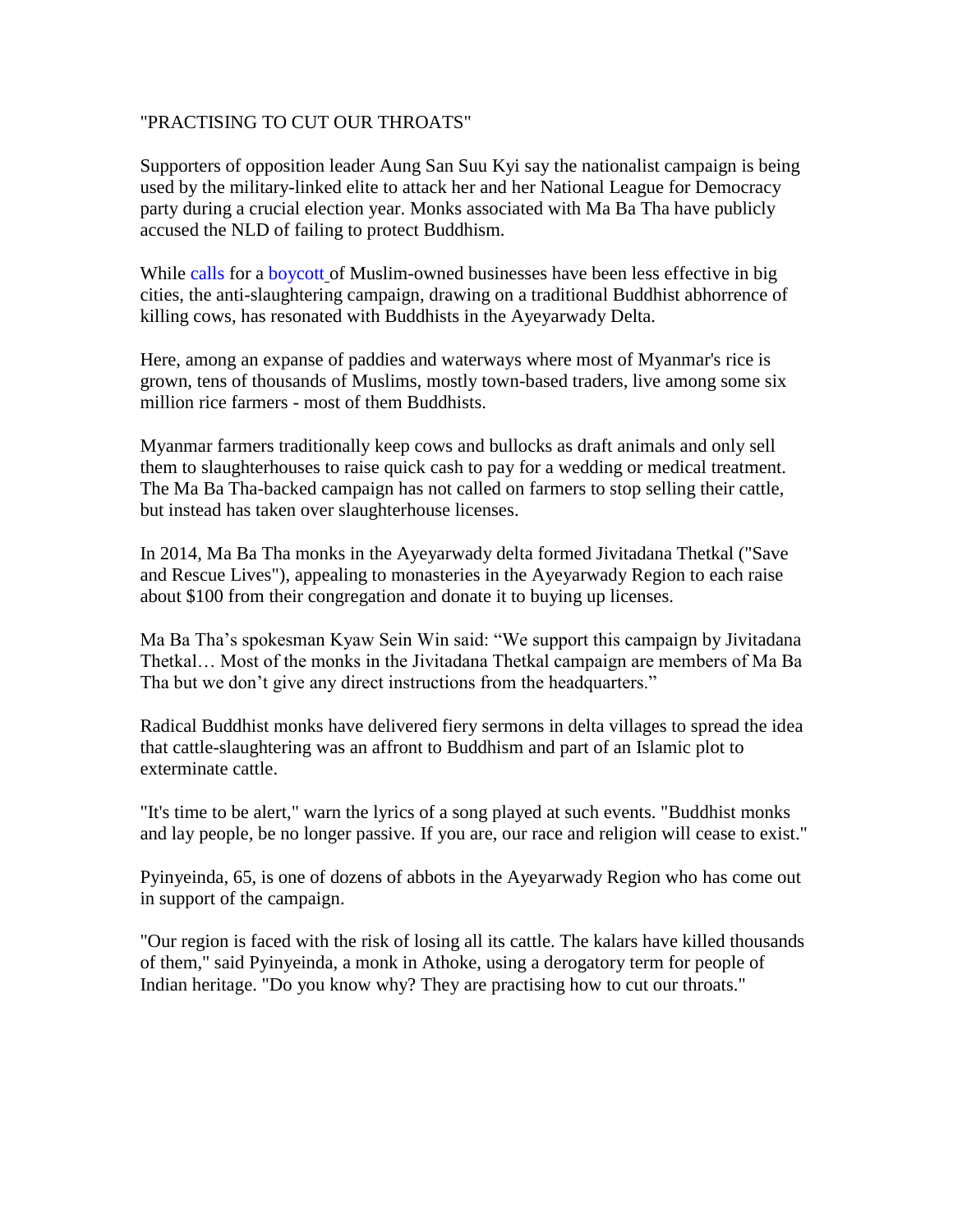#### GOVERNMENT COOPERATION

Ma Ba Tha representatives said they have raised enough funds to buy up licenses across all 26 townships in Ayeyarwady Region, and they sometimes received government support for their plan.

Sitting at a desk piled with books for teaching children about Ma Ba Tha, Ayeyarwady Region Chief Minister Thein Aung told Myanmar Now he had approved a 50 percent discount on licenses sold to the group, and supported their raids.

"As a Buddhist, I don't approve of cattle slaughtering. Therefore, I complied with the requests of the monks leading this campaign. I have favoured them to get the slaughter licenses," said the former general who was appointed as chief minister by President Thein Sein in 2011.

He said his office sends "special teams" to make arrests if campaigners provide tip-offs about supposed violations of slaughterhouse licenses by business owners.

In several delta townships, such as in Labutta, Ma Ba Tha members said they managed to buy up all licenses and put local Muslim-owned slaughterhouses out of business.

In Pantanaw Township, campaigners raised about \$15,000 in donations to obtain all four slaughter licenses in 2013 at a 50 percent discount, according to Kumara, a high-profile nationalist monk from Pantanaw who is a Ma Ba Tha central committee member.

Kumara said some 80 cows were saved as a result. He said his group continued to receive discounts - this time 30 percent - for their successful bids on licenses in 2014 and 2015.

A government document obtained by Myanmar Now, marked "secret" and signed by Ayeyarwady Region Secretary Aye Kyaw on behalf of Thein Aung in November 2014, mentions that Ma Ba Tha successfully "bid on slaughter licenses in 15 townships."

In other areas, Ma Ba Tha members began to monitor and raid Muslim-owned slaughterhouses and cattle transport, claiming violations of license terms that limit how many animals can be killed.

The 2014 government document instructs administrative officials in all 26 townships to cooperate with Ma Ba Tha members who monitor slaughterhouses. The letter urges monks to refrain from getting directly involved in these activities.

### NIGHT-TIME RAIDS

In small towns and villages dotted around the Ayeyarwady delta, few people venture out when darkness falls over the vast expanse of paddy fields and zigzagging waterways. But in Kyonpyaw Township, some 150 km west of Yangon, Win Shwe, a local Ma Ba Tha secretary, and a group of monks and laymen have been active at night.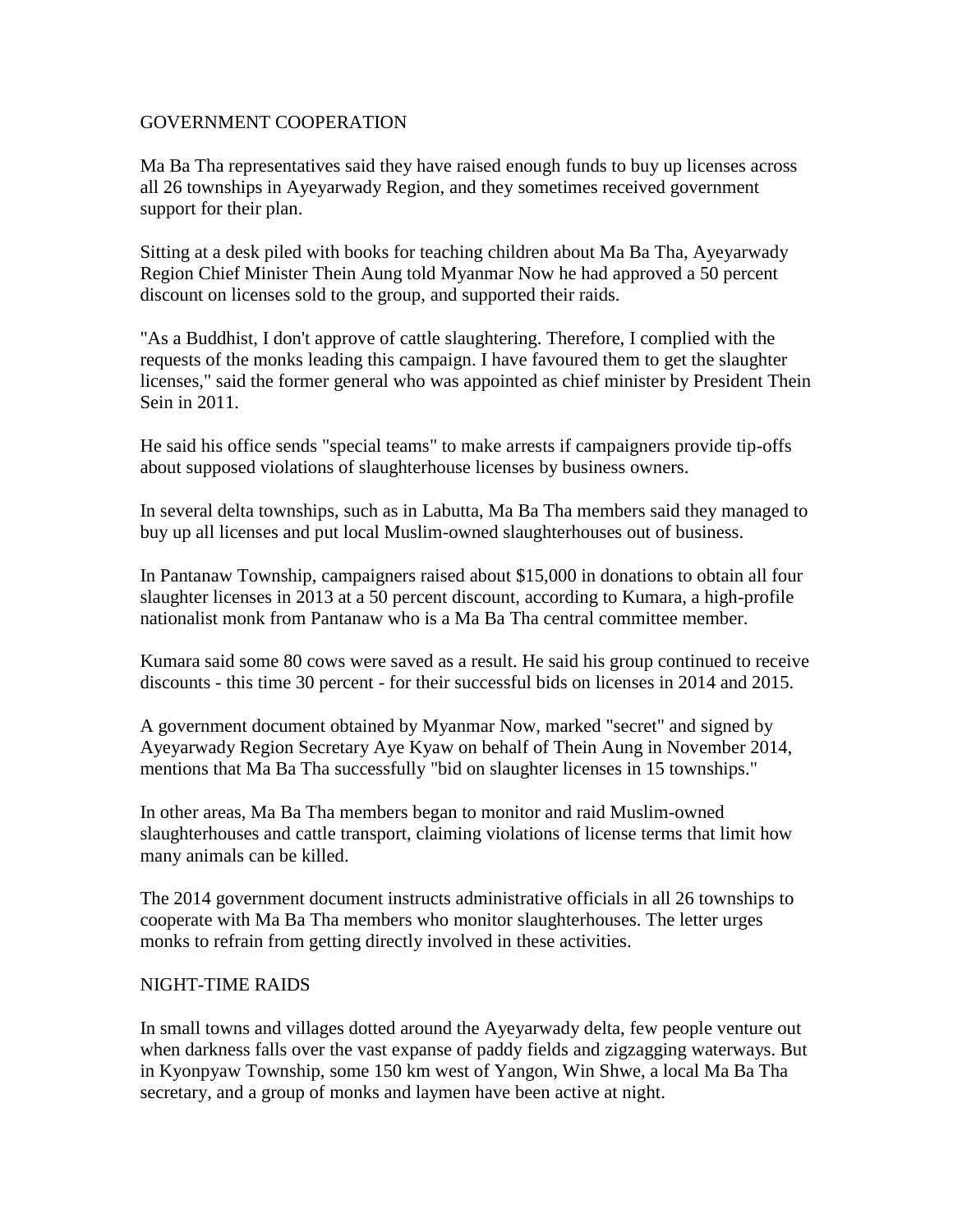In 2014, the group raised about \$25,000 through public donations to buy up six slaughter licenses, but the most expensive license in the town remained out of their reach. So they decided to establish that the slaughterhouse was violating its license conditions.

"That slaughter house was allowed to butcher only a single cow a day. If we saw some suspicious signs such as more cows being dragged inside, then we would run into the building from our hiding place and check what was going on," he said during an interview at a local cafe.

"In our first two raids we found that more cows than legally permitted were being killed. So we pressured the municipal department to blacklist the Muslim owner. He was finally blacklisted and ordered to close down his slaughterhouse," Win Shwe said proudly.

Campaigners such as Win Shwe appeared motivated by a mix of Buddhist beliefs, traditional veneration of cows, prejudice against Muslims, and a desire to fight government corruption.

The vigilante raids highlight the complex relationship between Myanmar authorities and Buddhist nationalist groups, which sometimes appear to have support from the government, while at other times are at odds with it.

## PROTECTING THE "WESTERN GATE"

Win Shwe and his colleagues claimed that more than 4,000 live cattle had been seized in the delta since early 2014. Many were subsequently donated as draft animals to poor Ayeyarwady farmers on condition they would not be killed or sold.

But in mid-2014, according to documents obtained by Myanmar Now, campaigners received government approval for a new plan that involved sending cattle seized in the delta to Buddhist communities in Maungdaw Township, around 500 km away.

Impoverished Maungdaw, the westernmost town of Myanmar, is situated on the Myanmar-Bangladesh border in northern Rakhine State, where Muslims outnumber Buddhist Rakhines.

The border, which Ma Ba Tha likes to call the country's 'Western Gate', has been under strict government control.

In the past couple of years, hundreds of ethnic Rakhines who were living in eastern Bangladesh have resettled on the Myanmar side of the border, [according to media](http://www.irrawaddy.org/burma/buddhists-leaving-bangladesh-welcomed-in-west-burma.html)  [reports.](http://www.irrawaddy.org/burma/buddhists-leaving-bangladesh-welcomed-in-west-burma.html) Meanwhile, the authorities use the term Bengali to refer to the Rohingya, implying they are illegal immigrants from [Bangladesh.](http://www.csmonitor.com/World/Asia-South-Central/2013/0524/Buddhists-from-Bangladesh-resettle-in-Myanmar-Rohingya-Muslims-cry-foul)

Authorities have sent these Buddhists to live in "model villages" in Maungdaw, in what appears to be an attempt to increase the Buddhist population.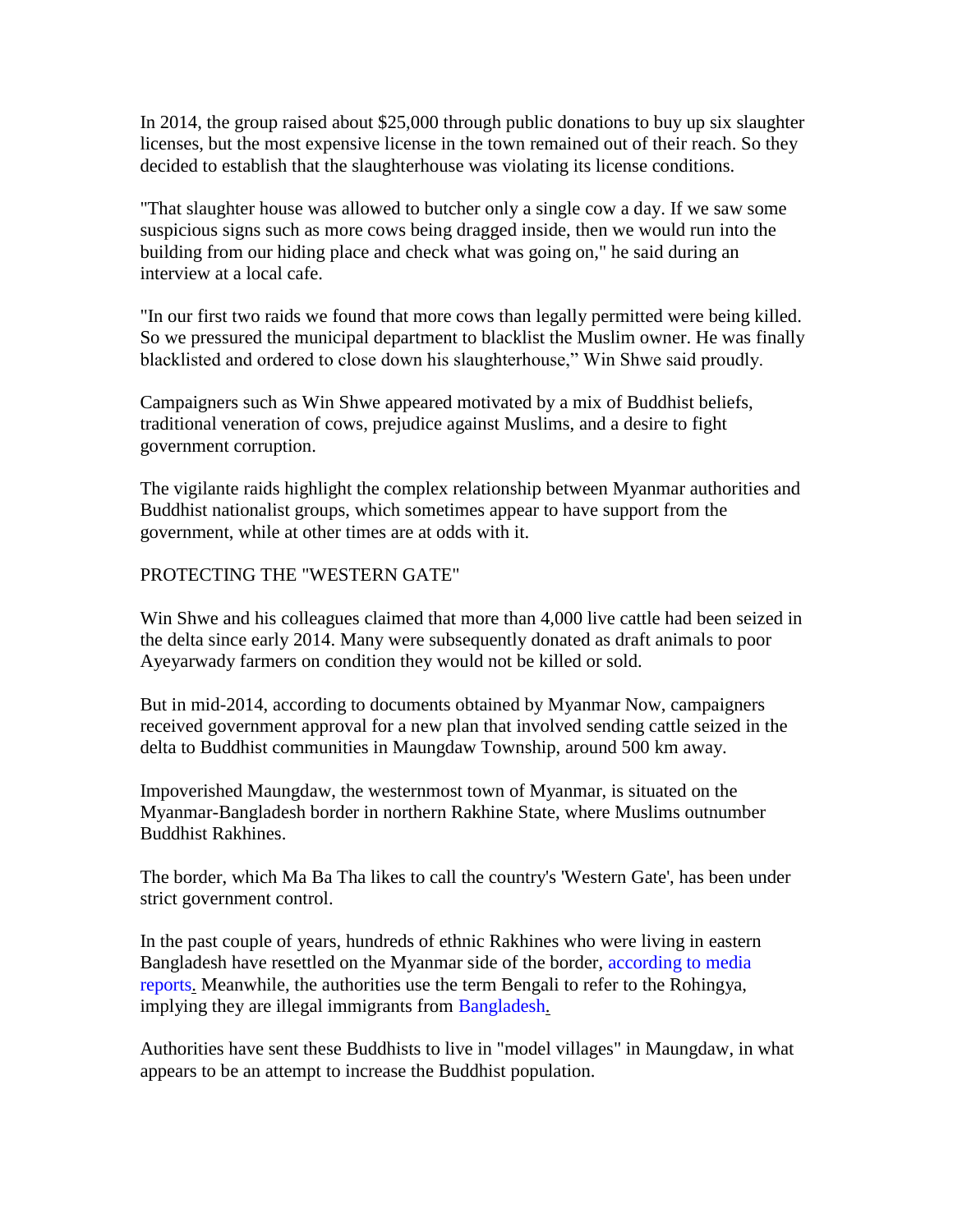In a letter dated August 26, 2014, Ayeyarwady Region authorities notified various townships that they had approved a request by the Young Men's Buddhist Association in Yangon to gather 100 bovines and ship them from the delta's Maubin port to Maungdaw.

Win Shwe said this was "to protect the Western Gate against the influx of Muslims".

He provided Myanmar Now with photos and a video recording of a September 4 ceremony where monks, Rakhine State officials and senior military officers attended an event to donate the cattle to Buddhist villagers in Maungdaw.

Sein Aung, who said he is a Buddhist Rakhine and a former military intelligence officer, heads the Shwepyithar Township branch office of the Young Men's Buddhist Association in Yangon.

He said he helped to ship cattle seized by Win Shwe's Ma Ba Tha branch to Maungdaw using Thuriya Sandar Win shipping company in Yangon, adding that he had coordinated the plan with Rakhine State authorities and Zaw Aye Maung, the Yangon Region Minister for Rakhine ethnic affairs. In a phone interview, Zaw Aye Maung confirmed this.

"If we don't have the Western Gate the mainland will be flooded with Bengalis [Muslims from Bangladesh]," said Sein Aung, sitting in an office lavishly decorated with nationalist materials, including flags bearing Buddhist swastikas.

### REPUTATION

Sean Turnell, an economics professor at Sydney's Macquarie University, said the Ma Ba Tha boycott affecting Muslim businesses harmed Myanmar's international image among potential investors who are concerned about political instability.

"On a smaller scale, it seems all sorts of businesses are being impacted, from small shops, transport operators, to moneylenders," he said.

A Muslim restaurant owner in the delta town of Kyaungon said his income had dropped from about \$100 to \$20 per day following the boycott, and a Muslim neighbour had closed his restaurant and left.

The man, who asked not to be named, said he could no longer supply halal beef to his customers.

"You can't buy beef in the whole Ayeyarwady Region. If you want to eat halal beef you have to ask someone to bring it down from Yangon," he said in a whisper.

In front of his restaurant hung a huge poster with an image of a cow and a verse glorifying the animal's mythical role as "mother" to mankind, presumably put there by Ma Ba Tha sympathisers.